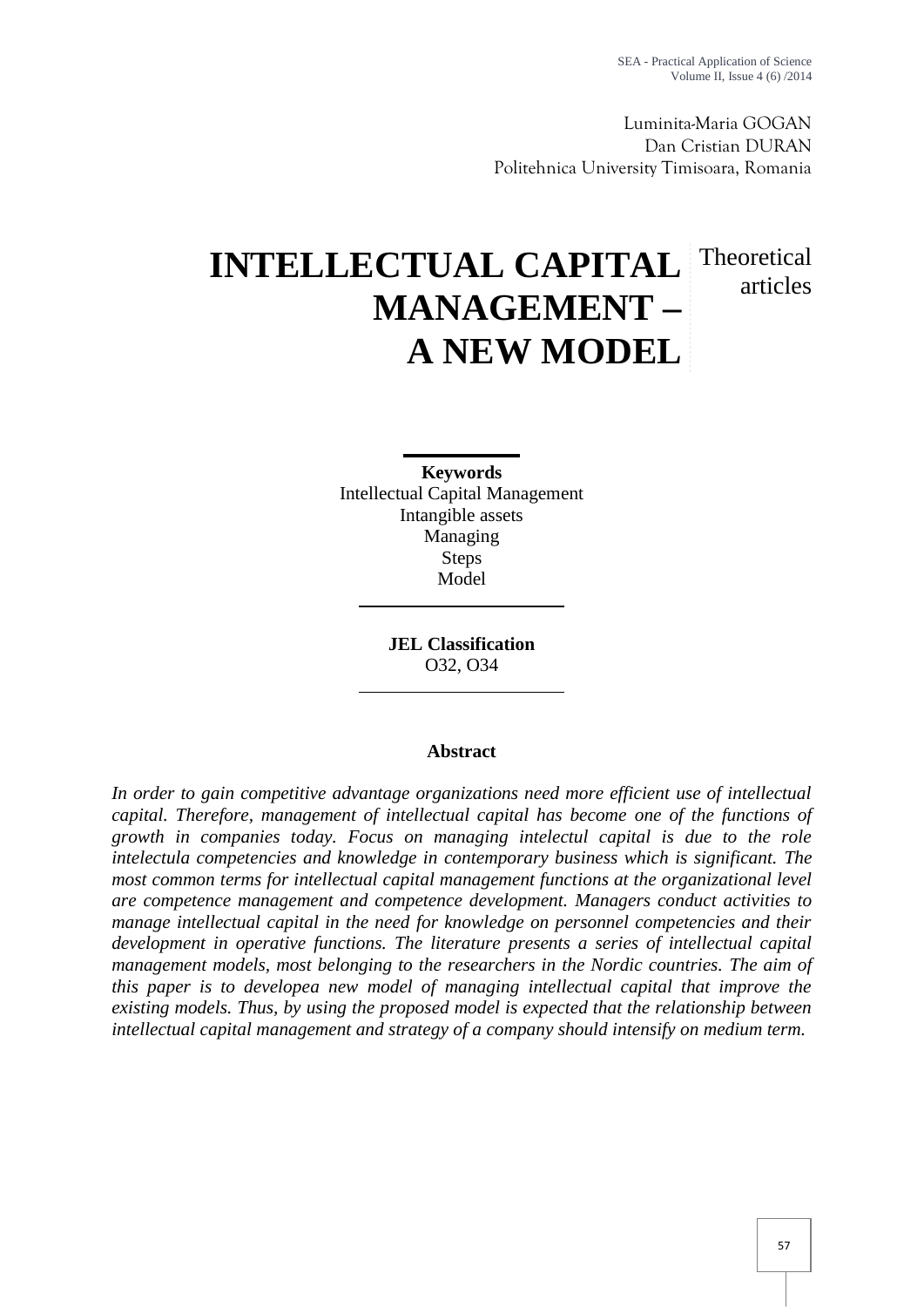## **1.Introduction**

Intellectual capital management is a new and unique concept, called "the most important source of competitive advantage", the goal of achieving a model of structural relationships between indicators of knowledge management (Sveiby, 1997). This occurred in the context of private organizations and enables them to identify efficiency with which resources available locally increased intangible and tangible resources. The lines of action are closely related to the category of resources and changes to be made to create value for the organization. Intellectual capital management has its origins in Scandinavia, where traditionally, businesses have a greater time horizon and where there is a strong inclination "engineering" to research and innovation (Barney, 2001). This type of management is used mainly in Sweden, Finland, Norway, Denmark, Holland, Japan, China, Taiwan, Canada, and to a lesser extent in Austria, Israel, Italy, Spain and Australia. Organizations use performance management of intellectual capital, in one way or another, realizing or guessing its role in achieving competitive advantage. In summary, management of intellectual capital is a set of management tools that enable the organization to access the knowledge they have, but they do not operate effectively. A rigorous approach to the identification and use of intellectual capital to create economic value of a company, including the management of intellectual assets, human capital and intellectual property, along with structural capital and customer capital and alliances. Intellectual capital management gives executives a way to turn the phrase "people are the most important assets" from words into reality (Senyucel, 2009). This paper is organized in five sections. Section 2 presented the concept and importance of intellectual capital management from the perspective of various specialists. Section 3 the most important models for managing intellectual capital at the organizational level. Section 4 is devoted to the description of intellectual capital management model. Section 5 presents the preliminary conclusions. The paper ends with a list of the relevant bibliography for the intellectual capital management.

#### **2. Theoretical aspects of theintellectual capital management**

#### **2.1. Definition of intellectual capital management**

Over the years, a many of researchers have proposed a lot of interpretations of the concept intellectual capital management. Intellectual capital management is a concept used to describe a new approach that refers to managing the intellectual capital. Increasingly more support specialists argued that intellectual capital is an essential element in achieving an organization's

profitability.It is therefore important to define the term intellectual capital management. Over the years, many researchers have tried to offer a more complete definition of this concept. However there is no universally accepted definition of scientists. Edvinsson (1997) says that intellectual capital management is "leveraging human capital and structural capital together. The goal of the intellectual capital management is to improve the company's value generating capabilities through identifying, capturing, leveraging and recycling intellectual capital. This includes both value creation and value extraction". In the same vein, Marr et al. (2003) define the concept as a series of actions that occur within the organization aimed at creating and extracting value. According to Wiig (1997) intellectual capital management refers on creating and governing intellectual capital from strategic and organization governance perspectives with focus on renewing and maximising the value of the intangible assets. Sullivan (1999) says that concept is about balancing and alignment of intellectual capital of the firm to the organization's strategy. And Jelcic (2007) belives that intellectual capital management means focusing all organization activities towards the future strengthening the firm abilities, while initiating an action plan to eliminate weaknesses, and in such way continuously improving business operation. In summary, intellectual capital management is a cyclic and continuous process that is coordinating the activities to identify, evaluate, and initiate action plan and report intangible assets in order to achieve sustainable competitive advantage.

#### **2.2. The importance of the intellectual capital management**

Success and future value creation in the new economy depend on the ownership and appropriate management of intellectual capital. The importance of intellectual capital management as an enabler of future performance is now generally accepted among executives across the world. Many organizations that have implemented a model of intellectual capital management reported a large number of beneficial aspects that can be derived from real processes drawn (Ding & Li, 2010):

- Managing intellectual capital across hierarchical levels increases understanding about the functioning of an organization. Manager receives a feedback about what is happening in operational activities. This leads to improved coordination gaps and future goals, favoring the adoption of permanent decisions;
- Covering and defining the most important influential factors make it possible to find a common language to avoid misunderstandings and promotes constructive discussions;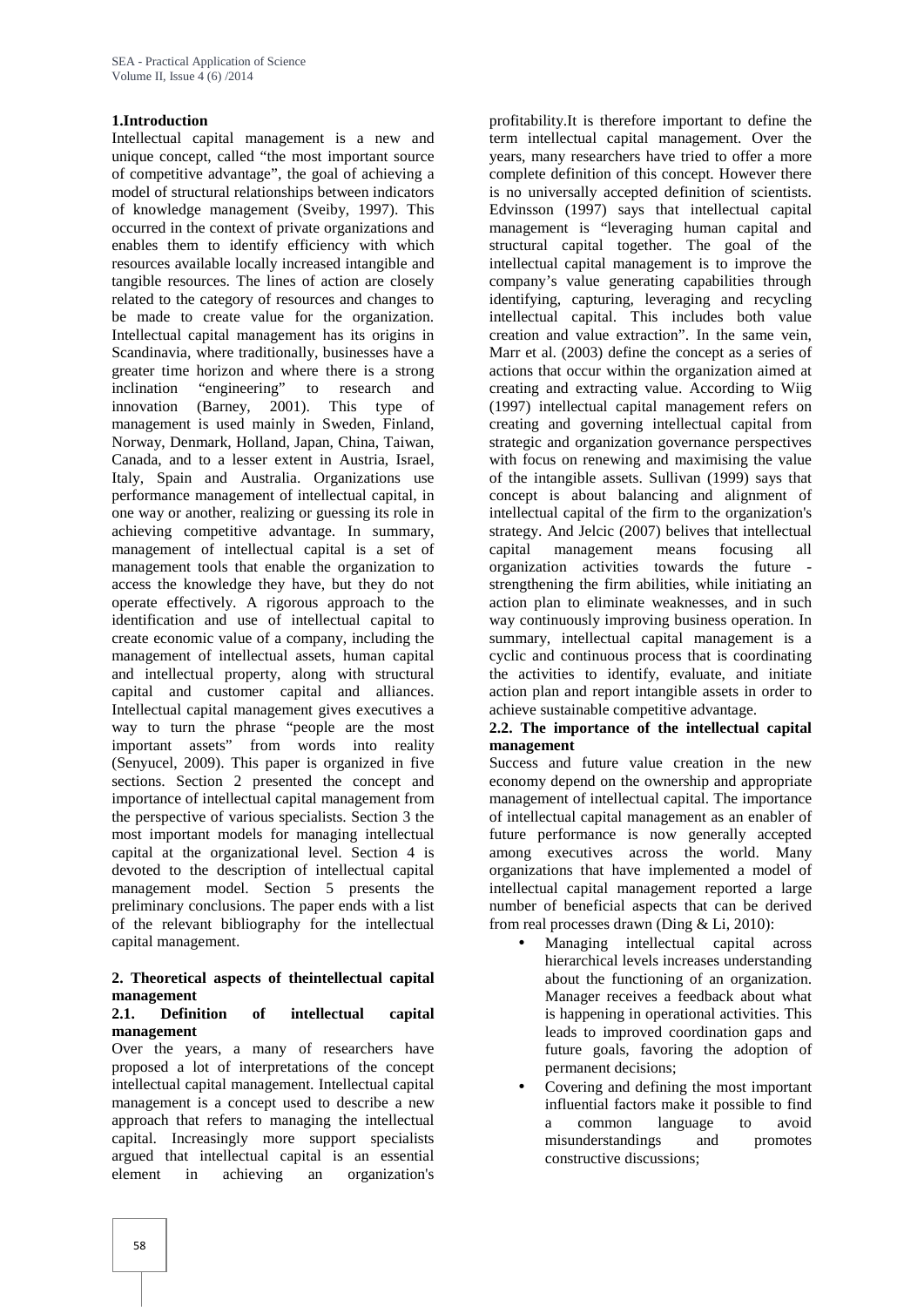- Agreeing in advance with several influential factors and knowledge of the contribution that they produced over results is easier to centralize improved learning and activities;
- Questioning and reflecting on processes and procedures in place is an important starting point for layout and process improvement;
- Discussing the factors of influence on leaders initiated into groups and create operational synergies and striving for innovative atmosphere;
- Focusing on customers and their needs knowledge enables better orientation towards added value and competitive advantages to;
- A holistic view of the organization and the links between employees, structures and business success not least, make it clear individual status and influence factors are necessary to prioritize activities and measures;
- An open and honest discussion of strengths and weaknesses, as well as sound, accurate measuring intellectual capital, creates transparency and trust between employees, organizational units and functions.

Thus, the role of intellectual capital management is determined by the organization according to its vision, strategies and implemented according to the value that can be created or extracted based on intangible assets.

#### **3. The review of the models of intellectual capital management**

So far, there is a general approach to manage intellectual capital that has been accepted, but over time researchers have developed many models of managing intellectual capital. However, a lot of companies still lack practical skills, tools, and techniques to identify measure and manage intellectual capital seen like a vital performance driver. A model of managing intellectual capital of a organization encourages knowing the invisible wealth and gives insight into the hidden value of a company. The most common models for managinging intellectual capital at the organizaion level are:

- Management Accounting Guideline (MAG);
- Comprehensive Intellectual Capital Management (CICM).

*Management Accounting Guideline* was developed by Bernard Marr in 2008. This guide can be used by individuals who possess extensive knowledge in the management of intellectual capital (finance and accounting professionals in business), who are responsible for implementing or improving the

management, measurement and reporting of intellectual capital in their organizations or individuals looking for a general introduction and an overview of key ideas and challenges of measuring, managing and reporting intangible and want to better understand how to manage intellectual capital.

This model outlines five key steps for successfully managing intellectual capital presented in Figure 1, namely:

- Identifing the intellectual capital this step requires identifying the intellectual capital that exists in the organization. Identification of intellectual capital of the company can be done by focus group interviews, workshops, by mail or online questionnaire. In this model the methods used for knowledge intellectual capital were interviews and questionnaires online. Then individual responses to surveys or interviews are analyzed and compiled a list of intangible resources. This model proposes a specific terminology (human capital, relational capital, structural capital, physical capital and financial capital) to describe the intangible assets identified, but not mandatory and suggests the use of a commonly used language in the organization (Marr, 2004).
- Mapping the intellectual capital value drivers - at this stage is evaluated the relevance of intellectual capital by mapping the strategy into a strategic map. This map is an overview of the organizations and has two main functions (Marr & Moustaghfir, 2005). The first function is to ensure that the strategy of the intellectual capital is integrated and coherent. The second function is to establish an easy communication strategy (it derives from the role and importance of intellectual capital). A strategic map includes three key elements of a strategy for the organization, namely its core activities, its value proposition, and its strategic elements. These three components are linked by cause - effect relationship and create a complete, integrated and coherent strategy (Marr, 2008). Such strategic map illustrates the most important cause-effect relationships between intangible assets. This type of strategic map is helpful to managers, thereby promoting a comprehensive understanding of the role and importance of intellectual capital, but there is a danger to add elements of intellectual capital that have no real impact on performance.
- Measuring intellectual capital on this stage is extracted useful management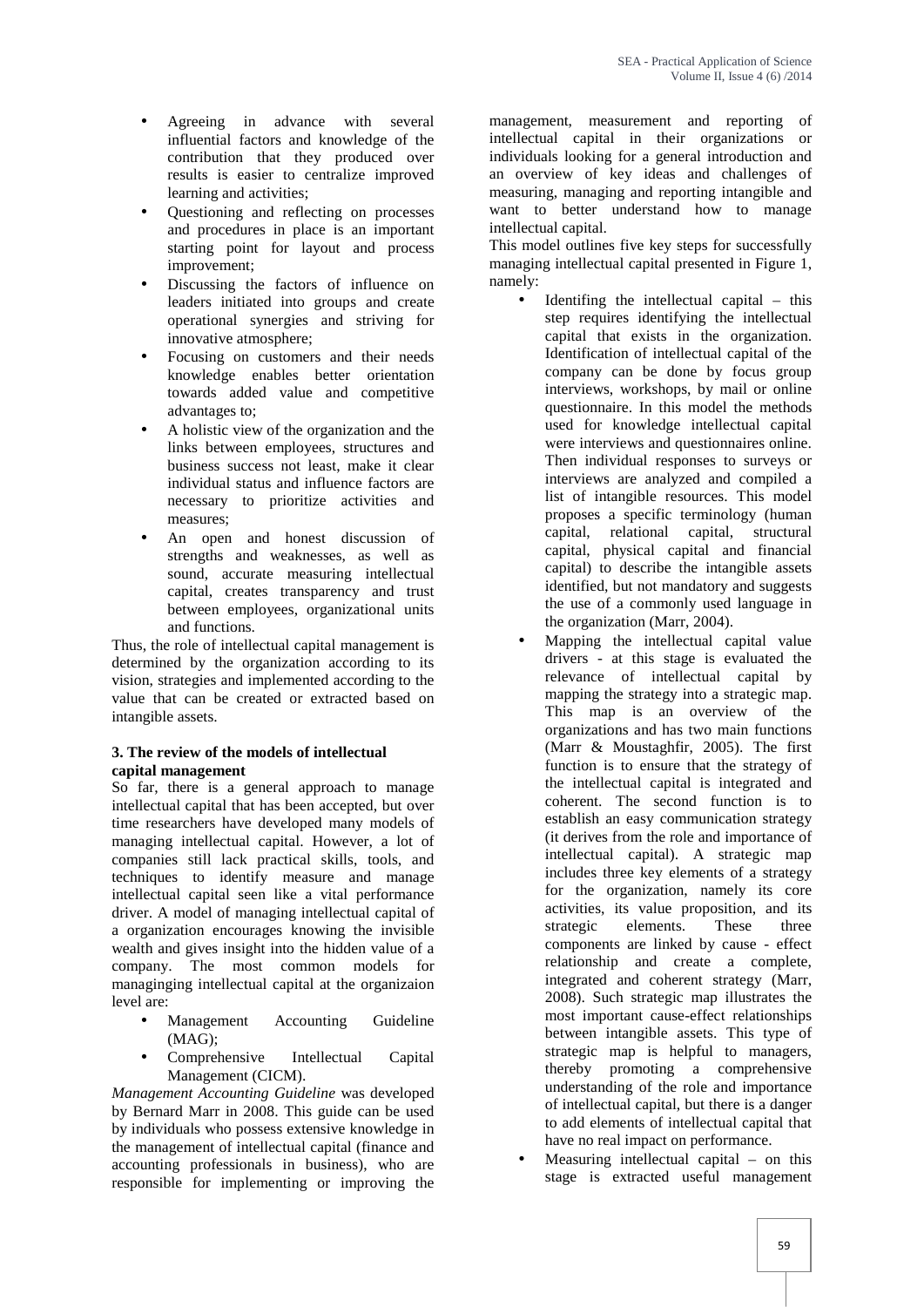information by measuring the intellectual capital. Measuring intellectual capital provides relevant information that helps managers to reduce uncertainties related to intangible assets and in making informed decisions that enable to improve the organization performance (Roos & Roos, 1997). To measure intellectual capital uses one of the methods on the market or develop a new method.

- Managing intellectual capital After measuring intellectual capital necessary manages any potential risks. Risks manage<br>considering each component of each component of intellectual capital (human capital, structural capital and relational capital). Risk assessment then is a highly significant factor in managing intellectual capital in today's business environment (Leitner, 2005). The first step in measuring risk is to review all the elements of the value creation map to identify potential risks. After getting concrete information about these risks, it made their prioritization by the relative importance. In conclusion, companies need to assess potential risk factors for parts of their organization, classify them, and then decide which are most important to manage them.
- Reporting intellectual capital on this step is presented an external report with the purpose to communicate the value of intellectual capital to internal and external stakeholders (Mouritsen et al., 2001). Reporting intellectual capital to the stakeholders is made for various reasons (investors want to know with the aim to make better informed investment decisions, employees want to understand the health and the organization has an interest in communicating its position to partners, suppliers, the wider public and position of their organization.

*Comprehensive Intellectual Capital Management (CICM)* is a concept developed by Nermien Al-Ali and refers to a comprehensive framework developed for managing all forms of intellectual capital of a company. This model involves the the following stages (Figure 2):

 Knowledge management - is the process of transforming information and intellectual property in order to create value, known as the raw knowledge. Kumar et al. (2007) define the knowledge management is "a deliberate effort to expand, grow and apply available knowledge in ways that add value to the entity". The goal of this stage is to ensure that the organization has the requisite

resources to enable production, innovation, and effective decision making and to support the critical business processes and operations in order to attain the desired competitive position. Resources used in this stage are composed primarily of human capital and the structural assets.

- Innovation management represents the process of extracting the value created in the first stage by transforming knowledge into marketable products. Innovation, in this era of knowledge is considered the core of determining whether an organization is on track, being a complex process of obtaining new products (Basu & Sengupta, 2007). The purpose of this step is to convert ideas into new or improved products, services, solutions, or processes, gaining competitive advantage in the market by building the innovation portfolio that enables the organization to position itself in the respective markets and grow. The assets intangibile used in this stage are composed of structural capital and customer capital relating to business processes.
- Intellectual property management under this stage value is further maximized by legally protecting the intangible assets like copyright, trademark, patents, designs, and other types of information. Intellectual property refers to ideas, concepts, insignias, symbols, various technologies, products, processes, methods, publications and other works that are unique and original to the owner (Burrone, 2005). In this stage, intellectual capital is composed of customer capital and structural capital relating to licensing of intellectual property.

The models and approaches used until now for managing intellectual capital and its economic effects form a good basis for further development.

## **4. The proposed model of intellectual capital model**

In striving to gain a better position as the market requires managerial practices established by innovative generation. Based on the literature review, it is proposed a new model and an associated methodology, which help the companies to managing intellectual capital in order to gain competitive advantage (Figure 3). This model is based on the five steps:

 Planning - before intangible assets to be identified, evaluated and reported, must be developed a plan or strategy. This plan involves defining the activities to be carried out by authorized persons in the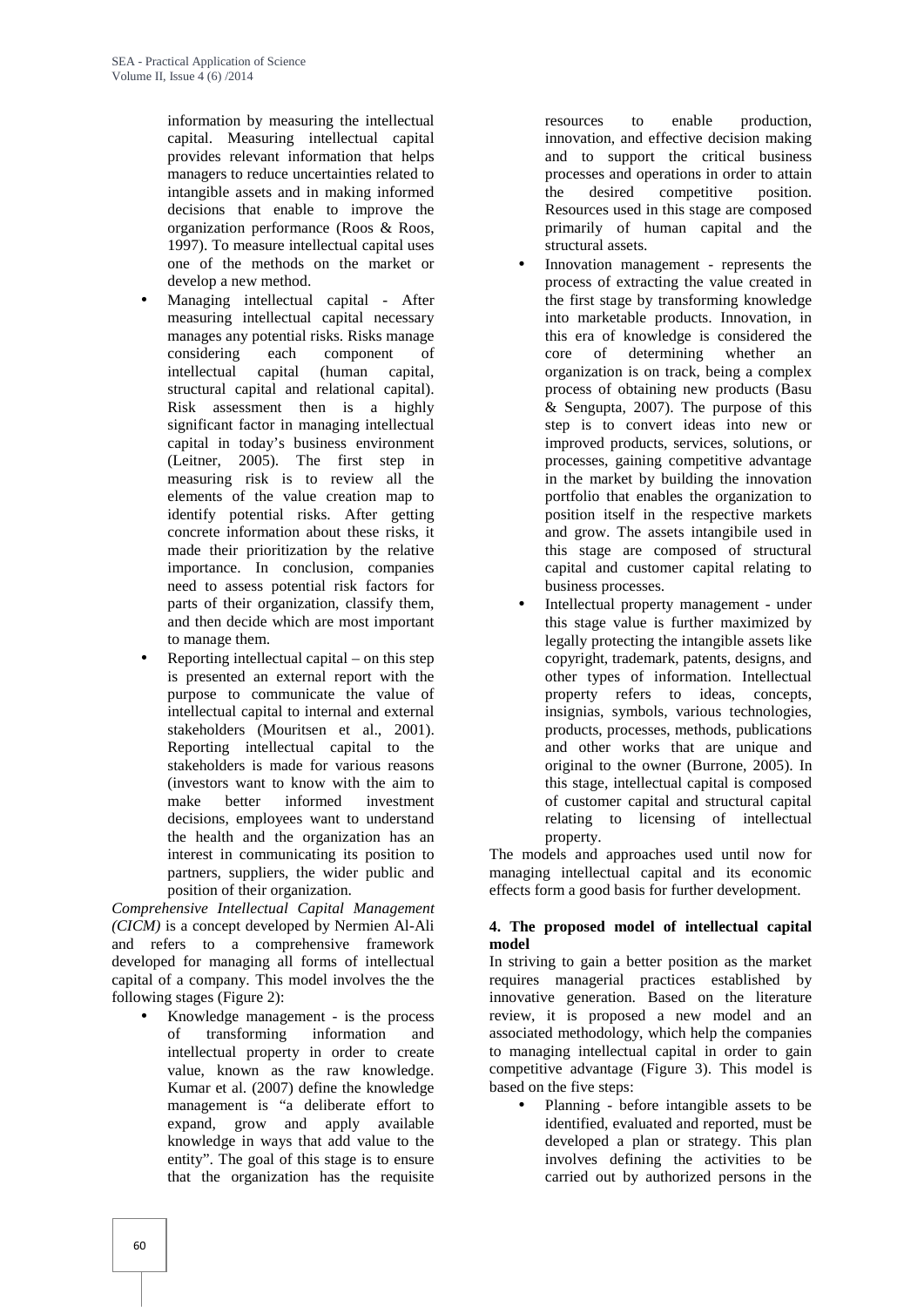schedule. Planning is part of the base of intellectual capital management (strategy development and documentation organized and interactive compression of intellectual capital management's determination of the methods to be used in intellectual capital management strategy<br>and adequate resource planning). and adequate resource planning). Intellectual capital planning is iterative and includes scheduling activities and processes of evaluation, management and reporting. The result of this action is called intellectual capital management plan.

- Identification intellectual capital it is a stage in which intangible assets are determined and described that may have an impact on organizational performance. These can be identified at an organizational level and at the department level. Identification of intangible resources is done using online questionnaires, focus groups or interviews. Data collection is done by the person skilled in the art called internal auditors.
- Evaluation of intellectual capital this step is done as a result of the identification intangible assets within the organization or department and is established to what extent every resource influence performance of the company. Each intangible element is assigned an implementation level in order to be classified and aevaluated according to the impact on organization performance. A result of identifying of intangible assets they can be grouped according to their importance (leader or led).
- Initiating action plan this category involves the treatment of the results obtained in the previous stage. Initiating action plan is a process of developing options and determining the actions that lead to intensification of operations and reducing the risks associated intellectual capital. The effectiveness of this step contributes to the achievement/failure of the organization's objectives directly.
- Report at this stage are presented the results of the evaluation (total score) as a footprint of the intellectual capital

This model will be tested in two companies operating in the field of public water and sanitation in Romania.

#### **5. Conclusions**

The importance of managing intellectual capital consists in providing timely information which enables them to modify their intellectual capital strategy accordingly for their sustainable

competitive advantage by acquiring and using data. It is important for managers to understand that not all identified intangible assets bring added value to the company immediately. Intellectual capital management enables identification of effectiveness with which the company has developed intangible and tangible resources. Directions are closely related to the strategic logic of the company and therefore the type of resources and changes that are fundamental to creating value within the organization, and hence competitive advantage.

## **Acknowledgements**

This work was partially supported by the strategic grant POSDRU/159/1.5/S/137070 (2014) of the Ministry of National Education, Romania, cofinanced by the European Social Fund – Investing in People, within the Sectoral Operational Programme Human Resources Development 2007- 2013.

## **Reference list:**

- [1] Al-Ali, N. (2003). *Comprehensive Intellectual Capital management: Step-by-step*. Concord: New Hampshire
- [2] Barney, J. B. (2001). Resource-based theories of competitive advantage: A ten-year retrospective on the resource-based view. *Journal of Management, 27*(6), 643-650.
- [3] Basu, B., & Sengupta, K. (2007). Assessing success factors o knowledge management initiatives of academic institutions: A case of an Indian Business School. *The Electronic Journal of Management, 5*(3), 273-282.
- [4] Burrone, E. (2005). Intellectual property rights and innovation in SME in OECD Countries. *Journal of Intellectual Property Rights, 10*(1), 34-43.
- [5] Ding, Y. & Li, G. (2010). Study on the management of intellectual capital. *International Journal of Business and Management, 3*(2), 213-216.
- [6] Edvinsson, L. (1997). Developing intellectual capital at Skandia. *Long Range Planning*, *30*(3), 366-373.
- [7] Jelcic, K. (2007) Intellectual capital: Handbook of intellectual capital management in companies. Intellectual Capital Center: Croatia.
- [8] Kumar, A., Verma, & S. Varmar, S. (2007). *Effecting knowledge managemnt inventions for sustaining quality in institutions of higher education*. Centre for Continuing Education: Indian Institute of Science.
- [9] Leitner, K.H. (2005). Managing and reporting intangibles assets in Research Technology Organisations. *R&D Management, 35*(2), 125- 136.
- [10] Marr, B, Gupta, O., Pike, S., & Roos, G. (2003). Intellectual capital and knowledge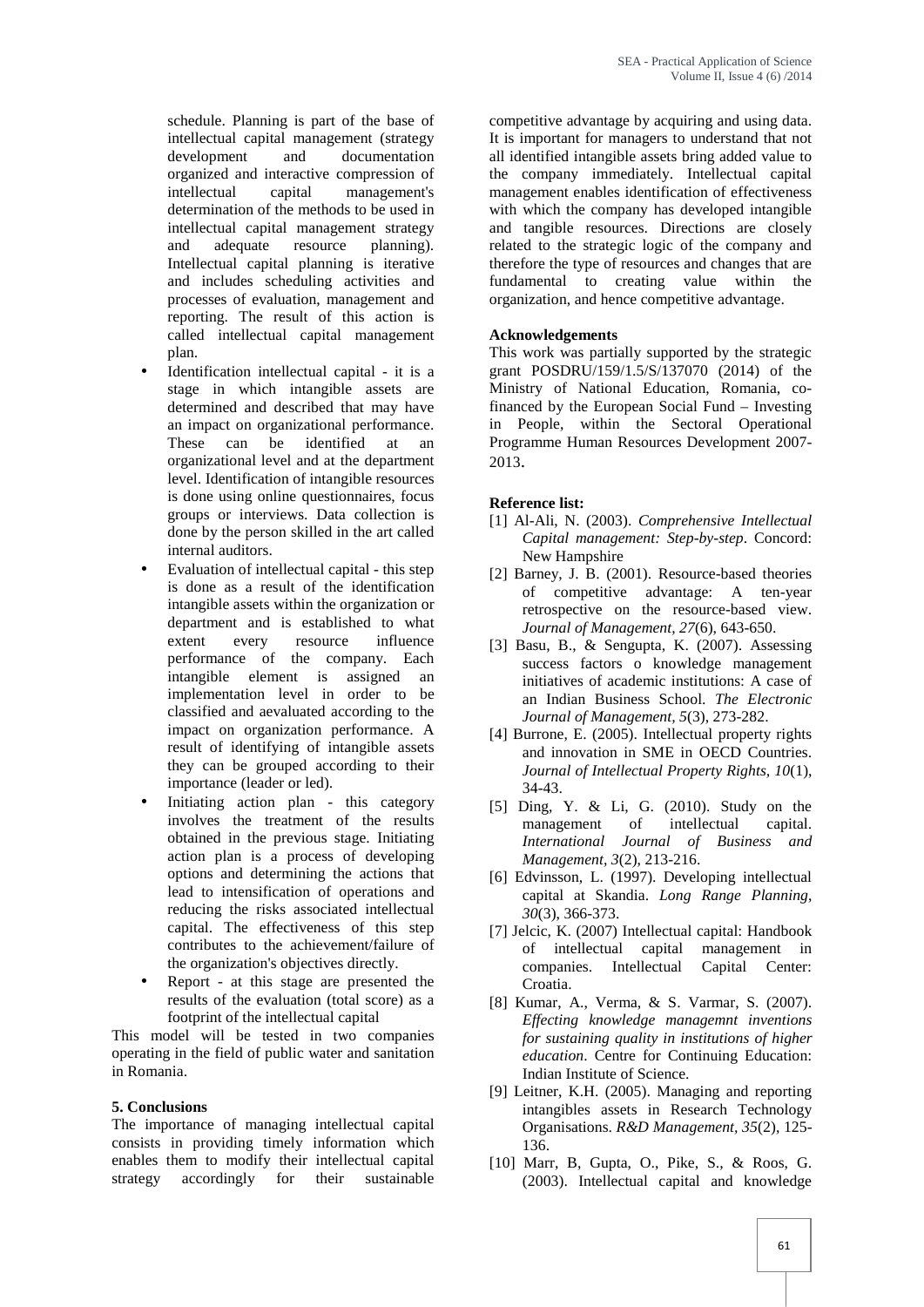management effectiveness. *Management Decision, 41*(8), 771-781.

- [11] Marr, B. (2004). Business performance management: Current state of the art. Cranfield University, Cranfield and Hyperion, Santa Clara: CA.
- [12] Marr, B., & Moustaghfir, K.(2005). Defining intellectual capital: A three dimensional approach. *Management Decision*, *43*(9), 1114-1128.
- [13]. Marr, B. (2008). *Impacting future value: How to manage your intellectual capital*, CMA: Canada.
- [14] Mouritsen, J., Larsen, H. T., & Bukh, P. N. (2001).Reading intellectual capital statements: Describing and prescribing knowledge management strategies. *Journal of Intellectual Capital, 2*(4), 359-383.
- [15] Roos, G., & Roos, J.(1997). Measuring Your Company's Intellectual Performance. *Long Range Planning, 30*(3), 413-419.
- [16] Senyucel, Z. (2009). Study guide: Managing the human resource in the 21st century. Ventus Publishing: Denmark
- [17] Sullivan, P. H. (1999). Introduction to intellectual capital management. Profiting from intellectual capital: Extracting value from innovation. *Journal of Knowledge Management, 3*(2), 132-142.
- [18]. Sveiby, K. E. (1997). The new organizational wealth: Managing and measuring knowledge based assets. Berrett-Koehler Publishers: USA.
- [19] Wiig, K. M. (1997). Integrating intellectual capital and knowledge management. *Long Range Planning, 30*(3), 399-405.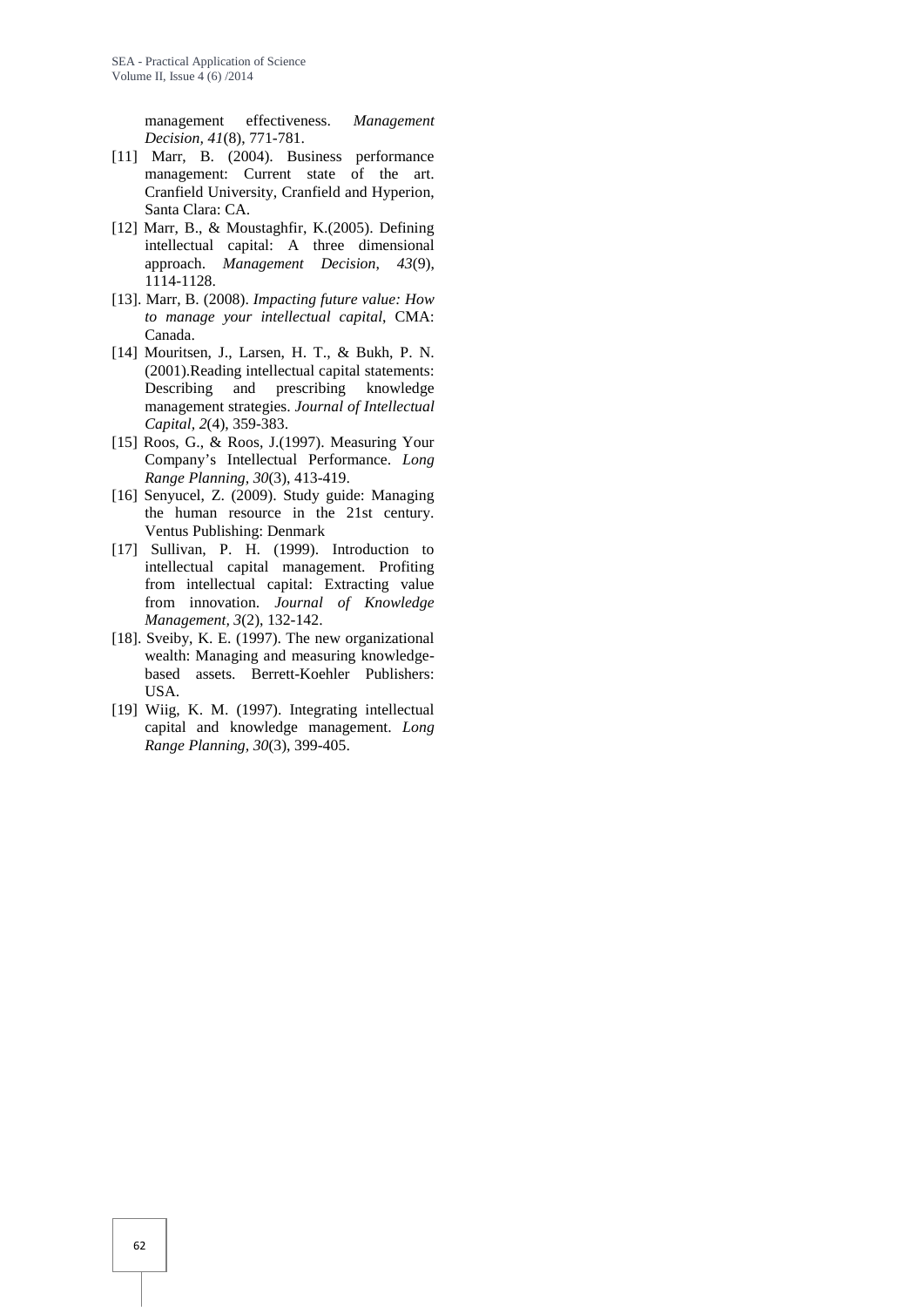*Appendices*



*Figure 1* Management Accounting Guideline (MAG) *Source: Marr, B. (2008). Impacting future value: How to manage your intellectual capital, CMA: Canada manage capital, CMA:* 



*Figure 2* Comprehensive Intellectual Capital Management (CICM)

*Source: Al-Ali, N. (2003). Comprehensive Intellectual Capital management: Step-by-step. Concord: New Hampshire.*



*Figure* 3 The proposed model